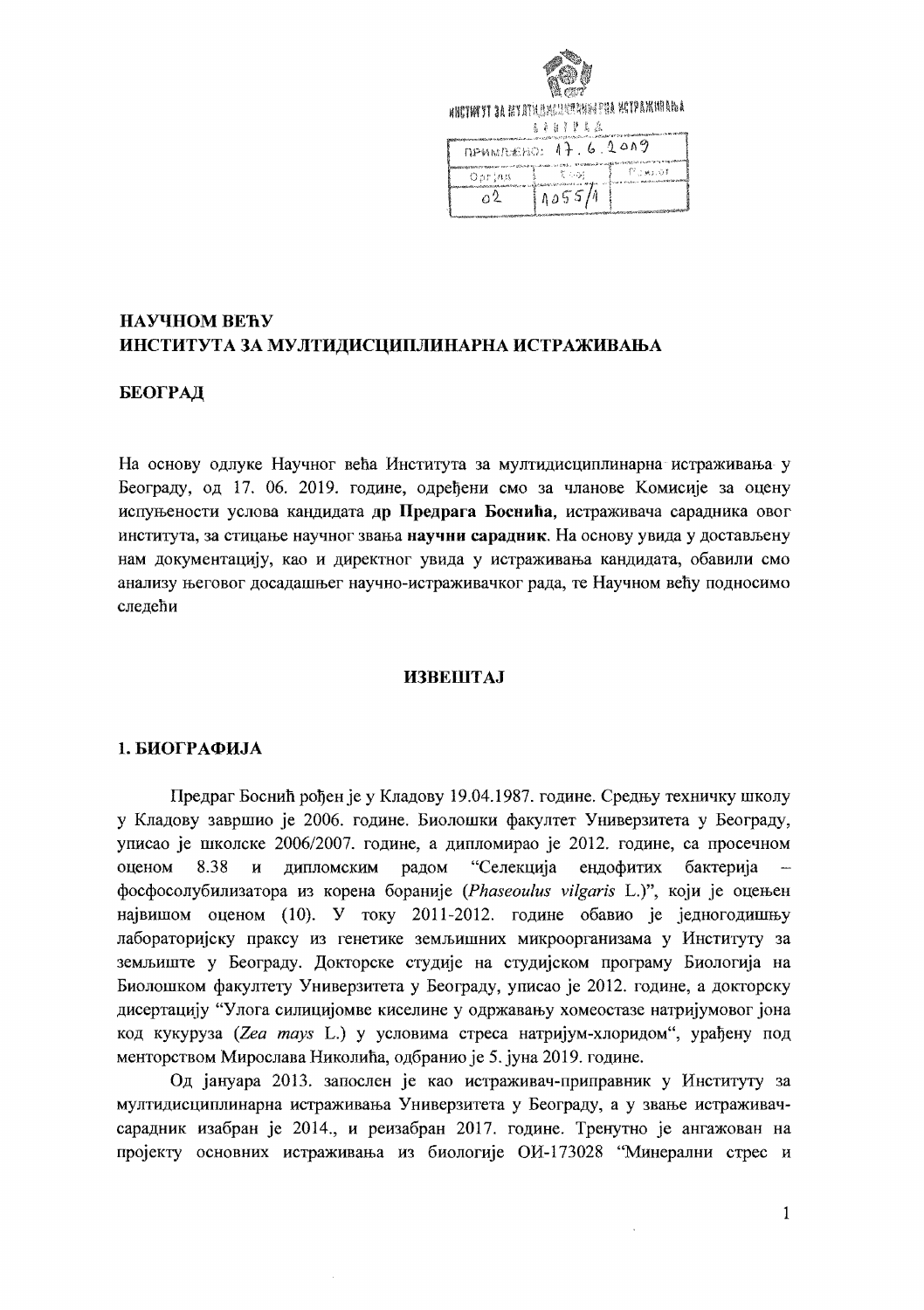алаптације биљака на маргиналним пољоприврелним земљиштима", и коорлинатор је сарадње са привредом и комерцијализације научних резултата Одсека за исхрану биљака.

Предраг Боснић је члан Мећународног друштва за силицијум у пољопривреди и сродним дисциплинама.

## 2. БИБЛИОГРАФИЈА

## 2.1. Рад у међународном часопису изузетних вредности (М21а)

2.1.1. Bosnic, P., Bosnic, D., Jasnic, J. Nikolic, M. 2018. Silicon mediates sodium transport and partitioning in maize under moderate salt stress. Environmental and Experimental Botany 155: 681-687.

Plant Sciences (2016) *18/212*; импакт фактор 4,369; 1 хетероцитат https://ezproxy.nb.rs:2443/servisi.131.html?jid=379294

2.1.2. Nikolic M., Nikolic N., Kostic L., Pavlovic J., Bosnic P., Stevic N., Savic J., Hristov N. 2016. The assessment of soil availability and wheat grain status of zinc and iron in Serbia: implications for human nutrition. Science of the Total Environment 553: 141-148. Environmental Sciences (2016) 22/229; импакт фактор 4,900; 10 хетероцитата https://ezproxy.nb.rs:2443/servisi.131.html?jid=378291

## 2.2. Рад у врхунском међународном часопису (M21)

2.2.1. Bosnic, P., Pavlicevic, M., Nikolic, N., Nikolic M. 2019. High monosilicic acid supply rapidly increases Na accumulation in maize roots by decreasing external  $Ca^{2+}$  activity. Journal of Plant Nutrition and Soil Science 182: 210-216.

Agronomy (2017) *18/87; импакт фактор 2,163; 0 хетероцитата* https://ezproxy.nb.rs:2443/servisi.131.html?jid=360310

## 2.3. Рад у истакнутом међународном часопису (М22)

2.3.1. Kolasinac S., Bosnic P., Lekic S., Golijan J., P., Todorovic G., Kostic A. 2018. Bioaccumulation process and health risk assessment of toxic elements in tomato fruit grown under Zn nutrition treatment. Environmental Monitoring and Assessment 190, https://link.springer.com/article/10.1007%2Fs10661-018-7047-y.

Environmental Sciences (2017) 126/242; импакт фактор 1,804; 0 хетероцитата https://ezproxy.nb.rs:2443/servisi.131.html?jid=380890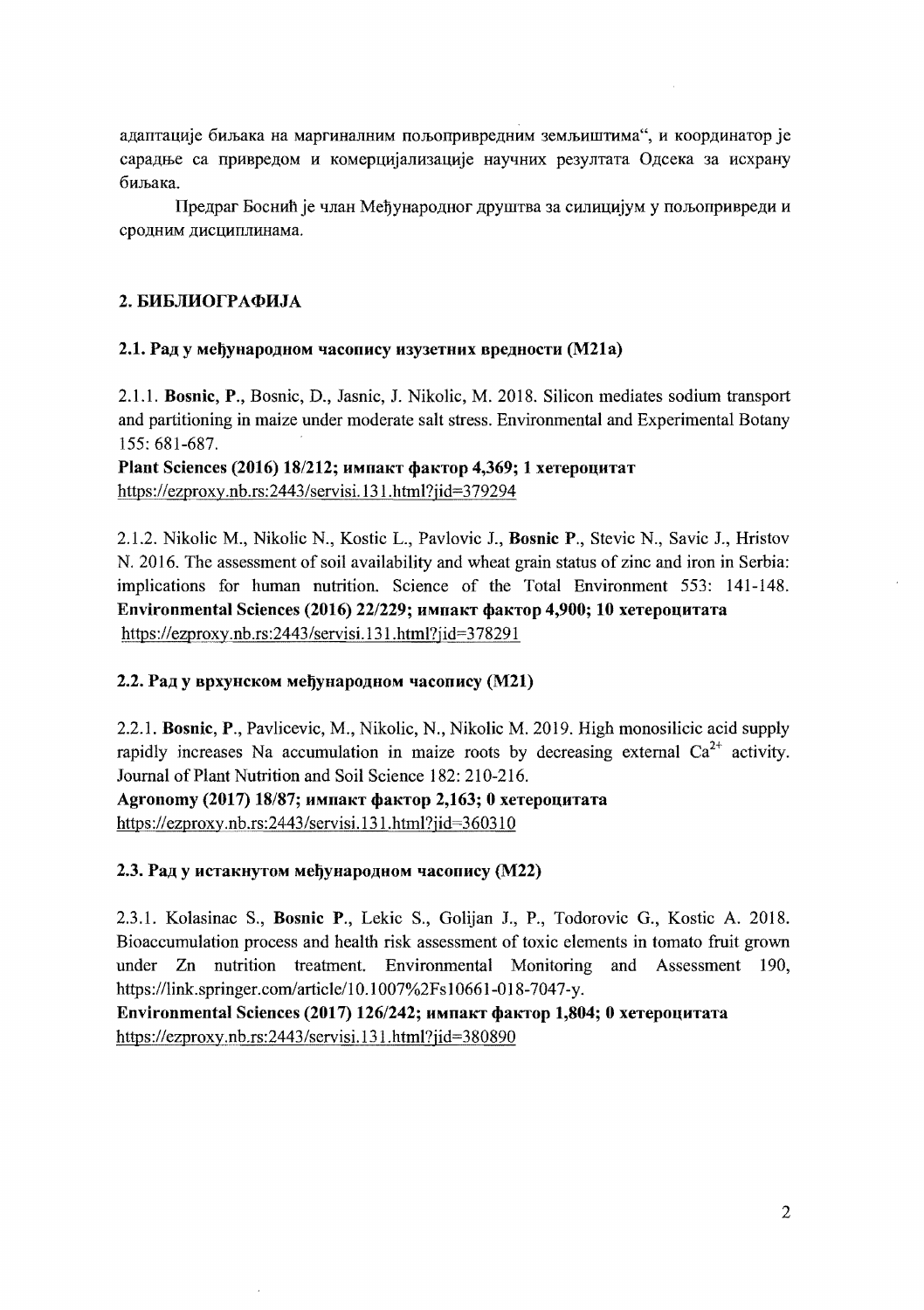## 2.4. Рад у мећународном часопису (М23)

2.4.1. Postic D., Aleksic G., Starovic M., Popovic 1., Bosnic P., Delic D., Josie D. 2013. Sprouting duration and *Pseudomonas* spp. impact on biological viability of potato seed tubers. Genetika-Belgrade 45: 237-249.

Agronomy (2013) 60/79; импакт фактор 0,492; 2 хетероцитата https://ezproxy.nb.rs:2443/servisi.131.html?jid=386859

## 2.5. Саопштење са међународног скупа штампано у изводу (М34)

2.5.1. Bosnic P., Bosnic D., Jasnic J., Nikolic M. 2018. Silicon mediates sodium (Na<sup>+</sup>) transport in maize under moderate NaCl stress. 3<sup>rd</sup> International Conference on Plant Biology and 22<sup>nd</sup> SPPS Meeting, June 9-12, 2018, Belgrade, Serbia. Book of Abstracts, pp. 47-48.

2.5.2. Dordevic P., Kostic Kravljanac Lj., Bosnic P., Maksimovic V., Todic S., Nikolic M. Seasonal dynamics of the rhizosphere phosphorus and citrate exudation by grapevine roots in a low P soil: a field experiment.  $3<sup>rd</sup>$  International Conference on Plant Biology, June 9-12, 2018, Belgrade, Serbia. Abstracts, p. 26. (nocrep)

2.5.3. Bosnic P., Bosnic D., Nikolic M. 2017. Silicon mediates sodium transport and homeostasis in maize under mild NaCl stress.  $7<sup>th</sup>$  International Conference on Silicon in Agriculture, October 24-28, 2017, Bengaluru, India. Abstracts, p. 58. (усмено сопштење)

2.5.4. Nikolic M., Kostic L., Pavlovic 1., Bosnic P. 2017. Silicon influence on plant ionome and mineral element transporters.  $7<sup>th</sup>$  International Conference on Silicon in Agriculture, October 24-28, 2017, Bangaluru, India. Abstracts, p. 53. (предавање по позиву за М. Николића)

2.5.5. Nikolic M., Kostic L., Pavlovic J., Bosnic P. 2017. Silicon mediates ion uptake, transport and homeostasis in plants under mineral stress. In: Proceedings Book of the XVIII International Plant Nutrition Colloquium with Boron and Manganese Satellite Meetings, August 19-24, 2017, Copenhagen, Denmark. University of Copenhagen, A Carstensen, KH Laursen and JK Schjoerring, Eds., pp  $75-76$ . ISBN 978-87-996274-0-0. (предавање по позиву за М. Николића)

2.5.6. Bosnic P., Savic J. Kostic Kravljanac Lj., Stevic N., Pavlovic J. Lazic M. Marjanovic-Jeromela A., Hristov N., Nikolic N., Nikolic M. 2013. Zn concentrations in wheat grains along the gradient of native  $Zn$  soil availability in Serbia. 1<sup>st</sup> International Conference on Plant Biology and 20<sup>th</sup> Symposium of the Serbian Plant Physiology Society, June 4-7, 2013, Subotica, Serbia. Abstracts, p. 47. (nocrep)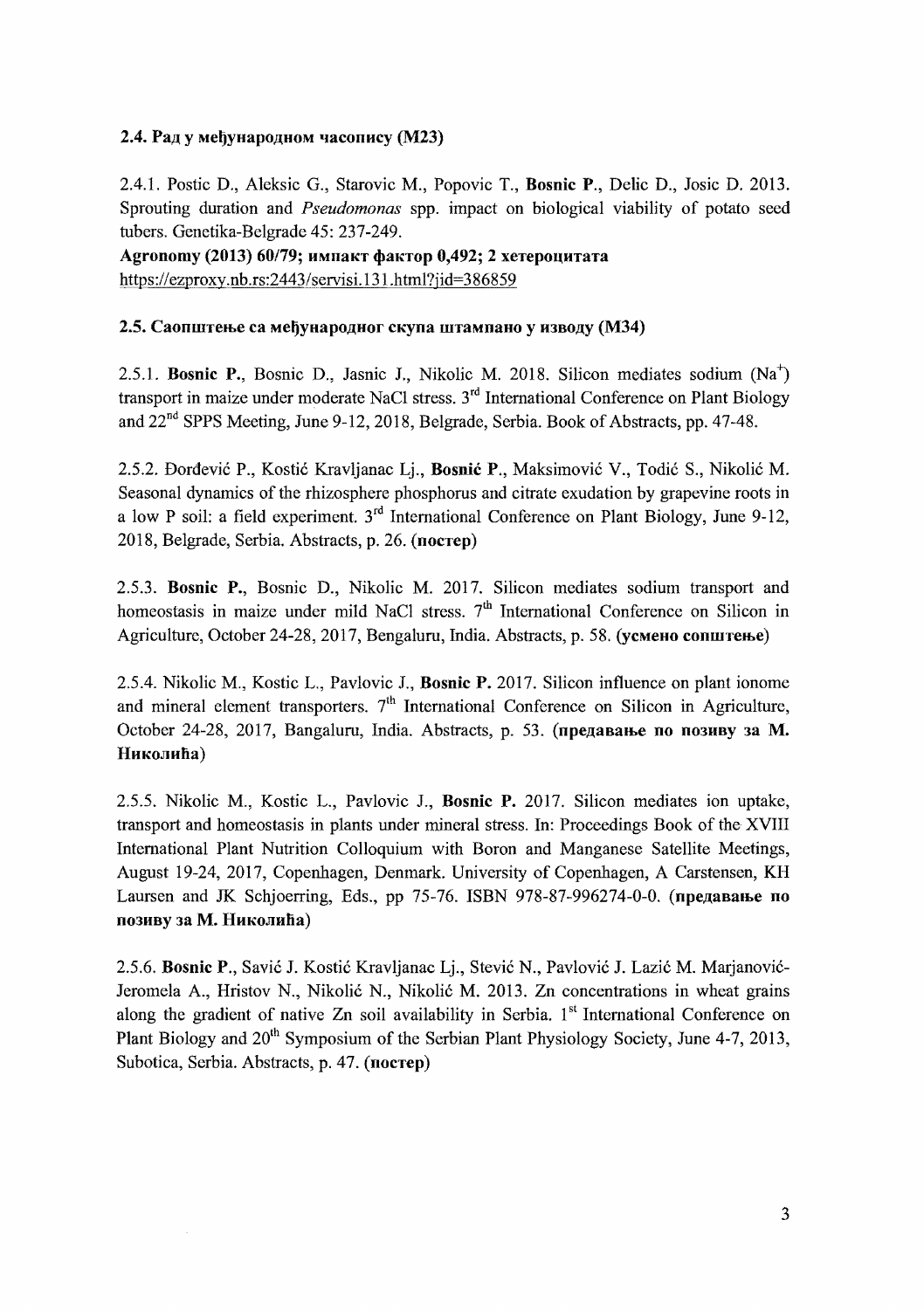#### 2.6. Одбрањена докторска дисертација (М71)

2.6.1. Bosnić P. 2019. Uloga silicijumove kiseline u održavanju homeostaze natrijumovog jona kod kukuruza (Zea mays L.) u uslovima stresa natrijum-hloridom. Doktorska disertacija, Univerzitet u Beogradu – Biološki fakultet.

#### 3. АНАЛИЗА РАДОВА

Кандидат др Предраг Боснић најевећи део свога досадашњеег рада посветио је изучавању механизама транспорта јона натријума (Na<sup>+</sup>) код кукуруза у условима содног стреса и стреса натријум-хлоридом, односно откривању механизама којима силицијум делује у ублажавању тога стреса и модулацији транспорта и хомеостазе  $Na<sup>+</sup>$  (2.1.1., 2.2.1, 2.5.1, 2.5.3., 2.6.1.). У раду 2.1.1. приказани су резулти који се односе на транспорт, акумулацију и прерасподелу натријума код кукуруза гајеног у хранљивом раствору са силицијумовом киселином, и то: 1) укупна и просторна акумулација у ткивима, са експресијом различитих гена укључених у транспорт  $Na<sup>+</sup>$  у различитим ткивима корена и листа (ZmSOS гена одговорних за ефлукс Na<sup>+</sup> из ћелија корена и ZmHKTI гена одговорних за инфлукс Na<sup>+</sup> у паренхимске ћелије и васкулатуру корена и листа); 2) временска промена концентрације у кслемском соку; и 3) субћелијска прерасподела између вакуола и хлоропласта у ћелијама мезофила, са експресијом гена који кодирају ZmNHX антипортер (на тонопласту) за улазак  $Na<sup>+</sup>$  у вакуполу. Ови резултати су по први пут показали да силицијумова киселина (биоактивни облик силицијума), различито мења експресију  $Na<sup>+</sup>$  транспортера код гликофита, модулирајући их у смеру који је карактеристичан за одговор халофитих биљака (фаворизована акумулација Na<sup>+</sup> у вакуаолама листа). У раду 2.2.1. приказани су резултати директног утицаја силицијумове киселине на јонску активност Са<sup>2+</sup> који делују као блокатори неселективних катјонских канала којима  $Na<sup>+</sup>$  улази у ћелије корена. Ови резултати су од посебне важности за пољопривредну производњу, јер је показано да високе концетрације силицијумове киселине (предозирано ђубрење силицијумом) могу да имају негативан утицај на транспорт и акумулацију Na<sup>+</sup> у корену кукуруза и стога компромитују позитиван ефекат силицијума на содни стрес. Део резултата његових истраживања уврштени су и у два предавања по позиву о улози силициума у регулацији транспорта других минералних елемената и јономику у абиотском стресу, оджаним на две престижне међународне конференције у Копенхагену – Данска, 2017 и Багалору – Индија, 2017 (2.5.4., 2.5.5.).

У радовима 2.1.2. и 2.5.6. кандидат је као део тима учествовао извођењу мултидисциплинарне студије која је за циљ имала да се испита ниво цинка, важног есенцијалног микроелемента за живе организме, у зрну хлебне пшенице и брашну из важнијих житородних региона Србије. Ова истраживања су по први пут указала да је на већини испитиваних локалитета ниво цинка у зрну испод граница које порописује Светска здравствена организација (WHO), чиме се указује на потенцијални недостатак цинка код становништва. Узрок томе, осим ниске приступачност цинка у кречним и алкалним земљиштима на већини испитиваних локација у Војводини, јесте и висок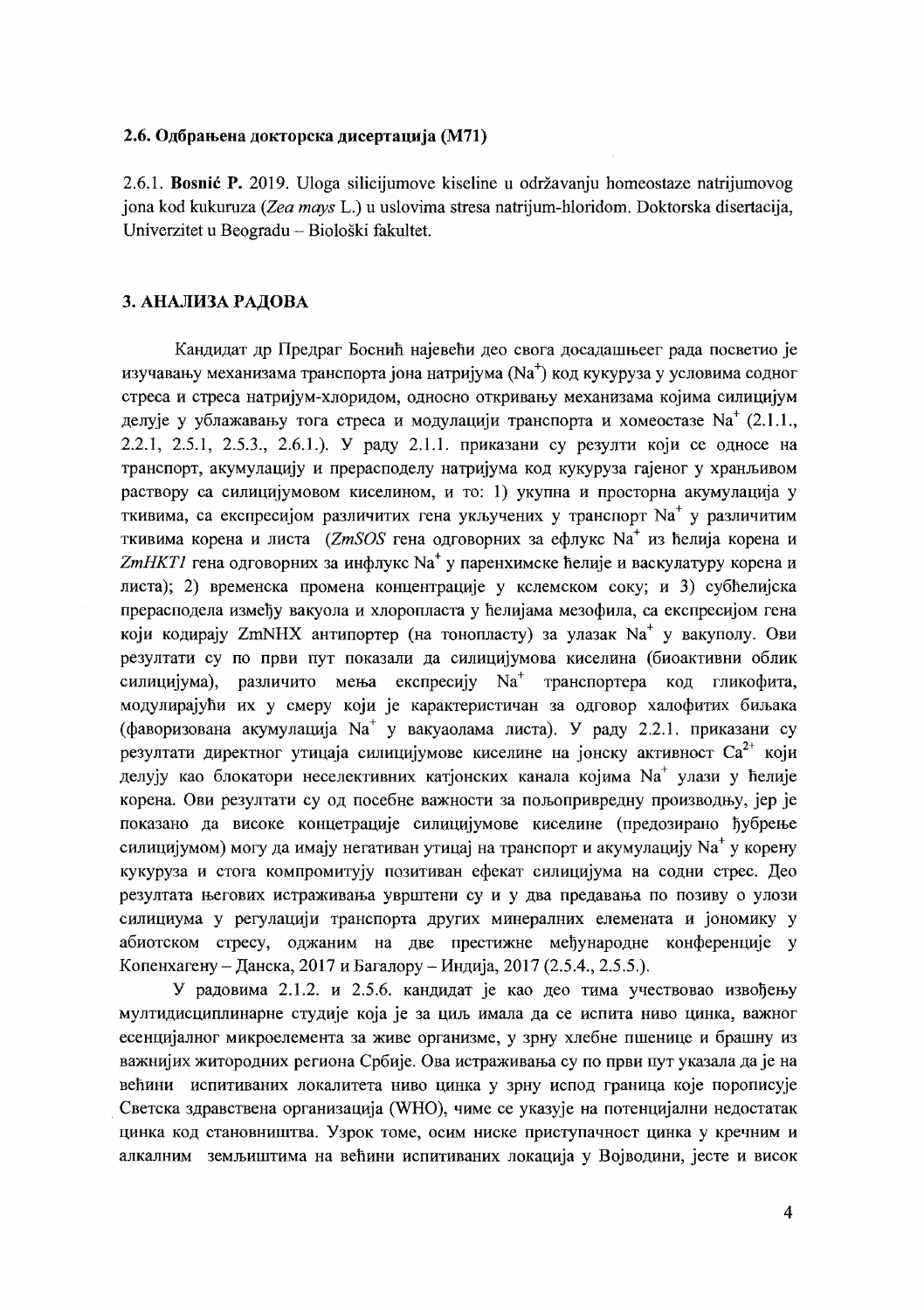ниво фосфора у земљиштима као последица прекомерног ђубрења у интензивној производњи пшенице. Пред тога, кандидат је учествовао и у еспрериментима везаним за ђубрење парадајза цинком и акумулацију цинка у плодовима са аспекта квалитета хране (2.3.1.). У ранијем периоду свога рада, кандидата се, такође тимски, бавио изучавањем изолата бактерије рода Pseudomonas на способност клијања семенских кртола кромпира (2.4.1.). Такође, кандидат је радио у тиму који је проучавао и механизме мобилизације фосфора у ризосфери винове лозе (сезонска и дневна динамика ефлукса органских киселина из корена винове лозе) у пољским условима  $(2.5.2.)$ .

#### 4. ЦИТИРАНОСТ РАДОВА

Према бази података SCOPUS од 17.06. 2019., Предраг Боснић остварио је 100 укупних цитата, кандидаткиња је остварио је 13 хетероцитата, чији списак следи.

The assessment of soil availability and wheat grain status of zinc and iron in Serbia: Implications for human nutrition Nikolic M., Nikolic N., Kostic L., Pavlovic J., Bosnic P., Stevic N., Savic J., Hristov N. 2016, Science of the Total Environment, 141-148 Is cited 10 times in Scopus by: 1. Gabaza, M., Shumoy, H., Muchuweti, M., Vandamme, P., & Raes, K. (2018). Iron and zinc bioaccessibility of fermented maize, sorghum and millets from five locations in zimbabwe. Food Research International, 103, 361-370. doi:10.1016/j.foodres.2017.10.047 2. Huang, T., Huang, Q., She, X., Ma, X., Huang, M., Cao, H., .. Wang, Z. (2019). Grain zinc concentration and its relation to soil nutrient availability in different wheat cropping regions of china. Soil and Tillage Research, 191, 57-65. doi:10.1016/j.still.2019.03.019 3. Jing, F., Yang, Z., Chen, X., Liu, W., Guo, B., Lin, G., . . . Liu, W. (2019). Potentially hazardous element accumulation in rice tissues and their availability in soil systems after biochar amendments. Journal of Soils and Sediments, doi:10.1007/s11368-019-02296 4. Marijanušić, K., Manojlović, M., Bogdanović, D., Čabilovski, R., & Lombnaes, P. (2017). Mineral composition of forage crops in respect to dairy cow nutrition. Bulgarian Journal of Agricultural Science, 23(2), 204-212. Retrieved from www.scopus.com 5. Sacristán, D., González-Guzmán, A., Barrón, V., Torrent, J., & Del<br>Campillo, M. C. (2019). Phosphorus-induced zinc deficiency in wheat pot-grown on noncalcareous and calcareous soils of different properties. Archives of Agronomy and Soil Science, 65(2), 208-223. doi:10.1080/03650340.2018.1492714 6. Sattar, A., Asghar, H. N., Zahir, Z. A., & Asghar, M. (2017). Bioactivation of indigenous and exogenously applied micronutrients

- through acidified organic amendment for improving yield and biofortification of maize in calcareous soil. International Journal of Agriculture and Biology, 19(5), 1039-1046. doi:10.17957/IJAB/15.0382
- 7. Sedlář, O., Balík, J., Kulhánek, M., Černý, J., & Kos, M. (2018). Mehlich 3 extractant used for the evaluation of wheat-available phosphorus and zinc in calcareous soils. Plant, Soil and Environment, 64(2), 53-57. doi:10.17221/691/2017-PSE
- 8. She, X., Wang, Z., Ma, X., Cao, H., He, H., & Wang, S. (2017). Variation of winter wheat grain zinc concentration and its relation to major soil characteristics in drylands of the loess plateau.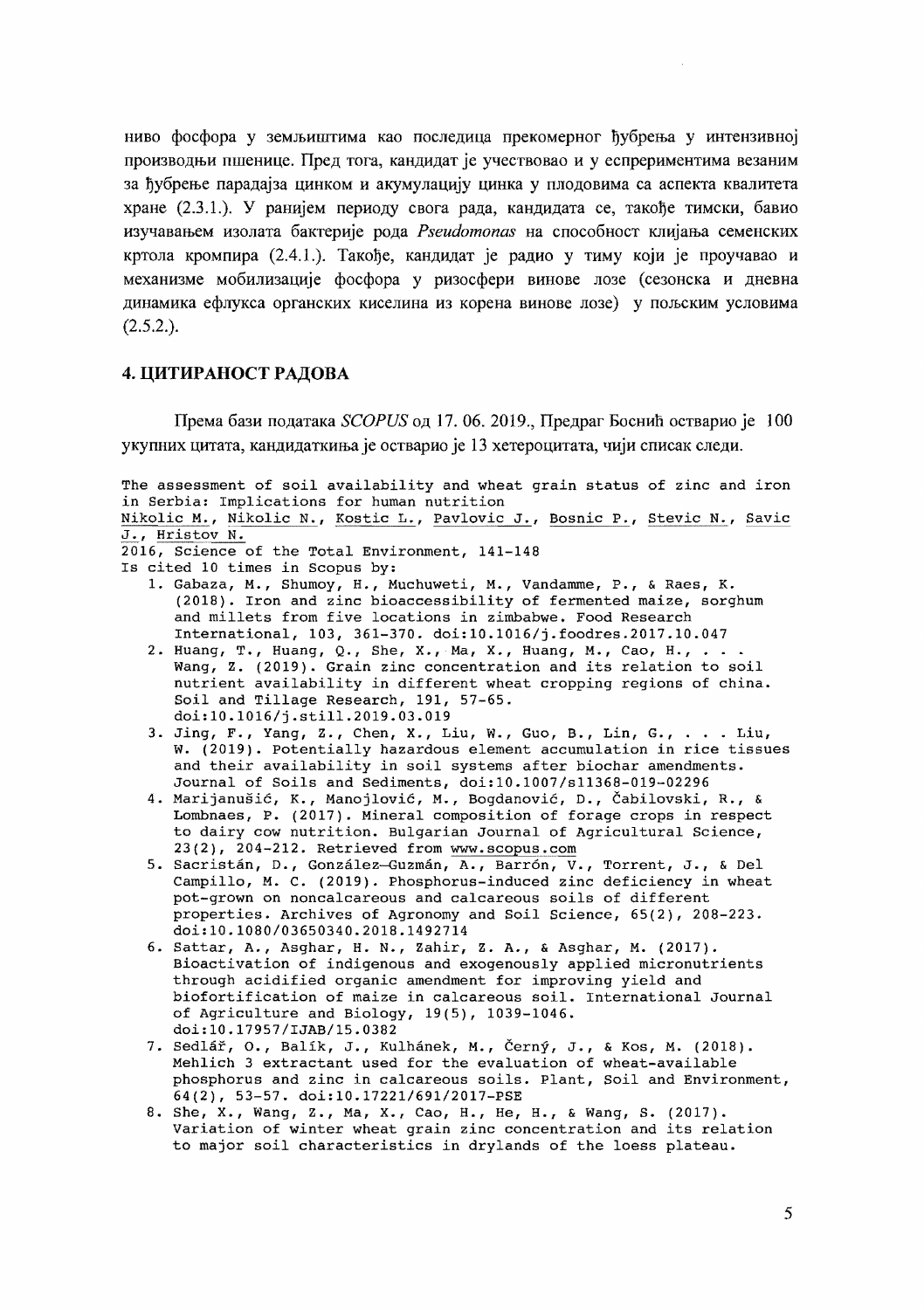scientia Agricultura Sinica, 50(22), 4338-4349. doi:l0.3864/j.issn.0578-1752.2017.22.010

- 9. Vázquez, J. F., Chacón, E. A., Carrillo, J. M., & Benavente, E. (2018). Grain mineral density of bread and durum wheat landraces from geochemically diverse native soils. Crop and Pasture Science, 69(4), 335-346. doi:l0.l071/CPI7306
- 10. Wu, P., Cui, P. -., Fang, G. -., Wang, Y., Wang, S. -., Zhou, D. -., ... Wang, Y. -. (2018). Biochar decreased the bioavailability of zn to rice and wheat grains: Insights from microscopic to macroscopic scales. Science of the Total Environment, 621, 160-167. doi:l0.l016/j.scitotenv.2017.11.236

```
Selection and RAPD analysis of Pseudomonas ssp. isolates able to improve 
biological viability of potato seed tubers 
Postic D., Starovic M., Popovic T., Bosnic P., Stanojkovic-sebic A., Pivic
R_{\bullet}, Josic 0.

2013, Genetika, (1) 237-249 

Is cited 3 times in Scopus by: 
   1. 	Jayamohan, N. S., Patil, S. V., & Kumudini, B. S. (2018). Validation 
      of molecular heterogeneity of fluorescent pseudomonas spp. and 
      correlation with their potential biocontrol traits against fusarium 
      wilt disease. Agriculture and Natural Resources, 52(4), 317-324. 
      doi:l0.1016/j.anres.2018.10.006 
   2. 	Mulla, S. R., Sandeep, C., Salimath, P. J., Varsha, P., Suresh, C. 
      K., & priyadarsini, R. I. (2013). Effect of pseudomonas fluorescens 
      isolated from various agro climatic zones of karnataka on rauwolfia 
      serpentina. International Journal of Pharmacy and Pharmaceutical 
      Sciences, 5(SUPPL.4), 141-146. Retrieved from www.scopus.com 
Silicon mediates sodium transport and partitioning in maize under moderate 
salt stress 
Bosnic P., Bosnic D., Jasnic J., Nikolic M. 
2018, Environmental and Experimental Botany, 681-687 
Is cited 1 time in Scopus by: 
   1. Zhu, Y., Yin, J., Liang, Y., Liu, J., Jia, J., HUo, H., ... Gong, 
      H. (2019). Transcriptomic dynamics provide an insight into the 
      mechanism for silicon-mediated alleviation of salt stress in cucumber
```
plants. Ecotoxicology and Environmental safety, 174, 245-254. doi:l0.l016/j.ecoenv.2019.02.075

## 5. КВАЛИТАТИВНИ ПОКАЗАТЕЉИ И ОЦЕНА НАУЧНОГ ДОПРИНОСА

#### 5.1. Квалитет научних резултата

Др Предраг Боснић остварио је просечан ималкт фактор по раду 2,746 (просечан импакт фактор првоауторских радова је 3,266), чиме је јасно показао своје опредељење за квалитет. Више од половине научних радова публиковано је у међународним часописима категорија М21а и М21.

#### 5.2. CaMOCTaJIHOCT H OpHrHaJ1HOCT y HayqHOM PaJlY

У 40% публикованих радова каднидат је први аутор, у којима је показао високу самосталност у планирању и извођењу експримената, као и анализи резултата, обради података и писању рукописа. Просечан број коаутора по раду је 6, а у само у једном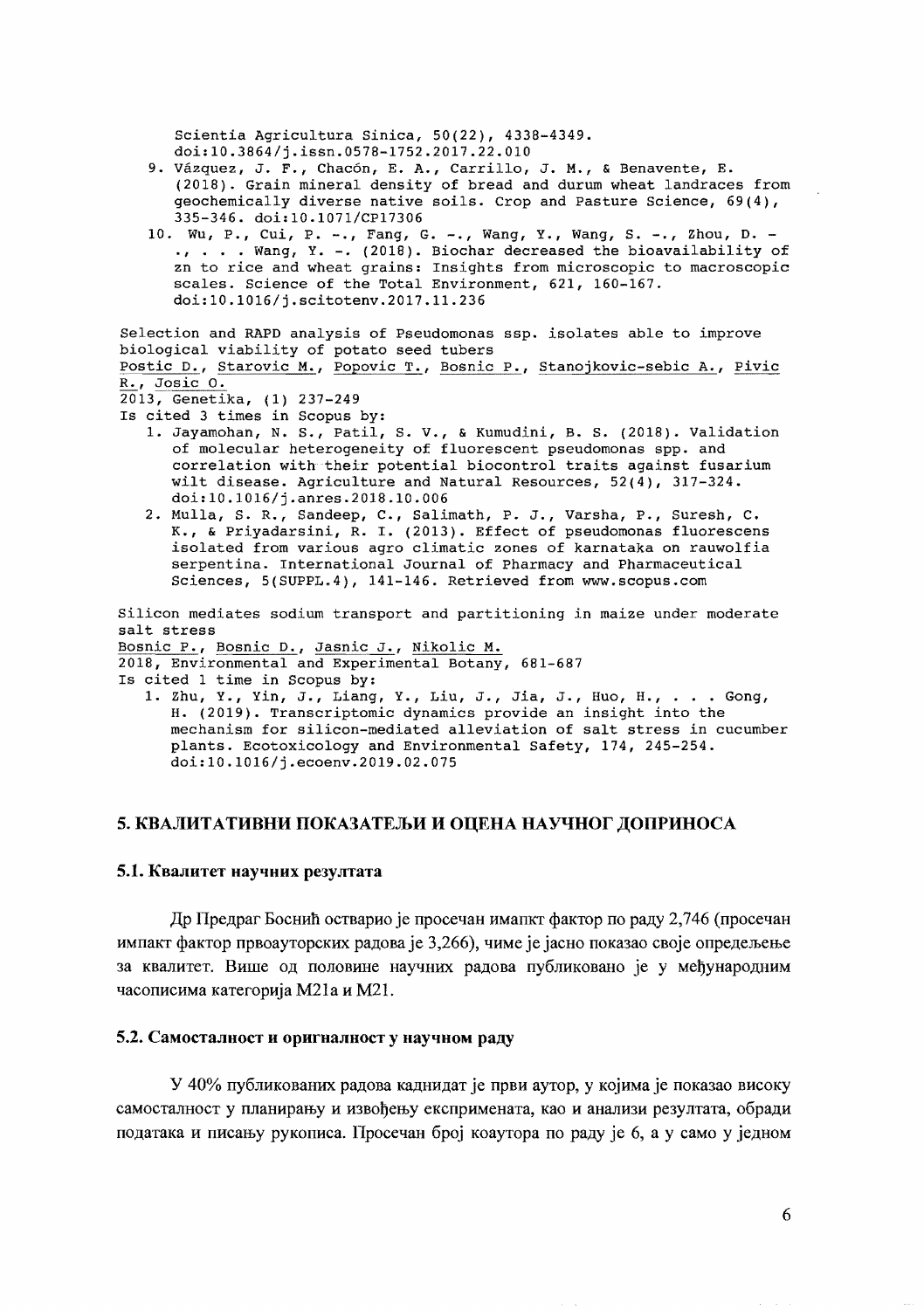публикованом раду број коаутора је већи од 7 (8 коаутора), те су вредност коефицијената у том раду нормирана.

#### 5.5. Чланства у научним друштвима

Др Предраг Боснић је члан Међународног друштва за силицијум у пољопривреди и сродним дисциплинама (The International Society for Silicon in Agriculture and Related Disciplines - ISSAG; http://www.issag.org).).

### 6. КВАНТИТАТИВНИ ПОКАЗАТЕЉИ УСПЕХА У НАУЧНОМ РАДУ

Квантитативи показатељи резултата научног рада др Предрага Боснића приказани су у табелама које следе.

Табела 1. Сумарни преглед резлатата научноистраживачког рада кандидата са квантитаивним вредностима М коефицијената.

|                         |                              | Вредност М коефицијената |        |                  |
|-------------------------|------------------------------|--------------------------|--------|------------------|
| Категорија<br>резултата | Број остварених<br>резултата | Појединачна              | Збирна | Нормирана збирна |
| M21a                    | 2                            | 10                       | 20     | 18,3             |
| M21                     |                              | 8                        | 8      | 8                |
| M22                     |                              |                          |        |                  |
| M23                     |                              |                          |        |                  |
| M34                     | 6                            | 0.5                      |        |                  |
| M70                     |                              | 6                        | 6      | 6                |
|                         |                              |                          |        |                  |

УКУПНО М коефицијената: 45 (нормирано 43,3)

Табела 2. Укупне вредности М коефицијената кандидата према категоријама прописаним у Правилнику за област природно-математичких и медицинских наука (нормирано).

| Категорија радова                 | Прописани<br><b>МИНИМУМ</b><br>научни<br>звање<br>за<br>сарадник | Остварено |
|-----------------------------------|------------------------------------------------------------------|-----------|
| Укупно                            | 16                                                               | 43.3      |
| $M10+M20+M31+M32+M33+M41+M42 \ge$ | 10                                                               | 34,3      |
| $M11+M12+M21+M22+M23 \ge$         | o                                                                | 34,3      |

Табела 3. Укупне и просечне вредности импакт фактора (IF).

| Укупан зоир        |  |
|--------------------|--|
| . Просечно по раду |  |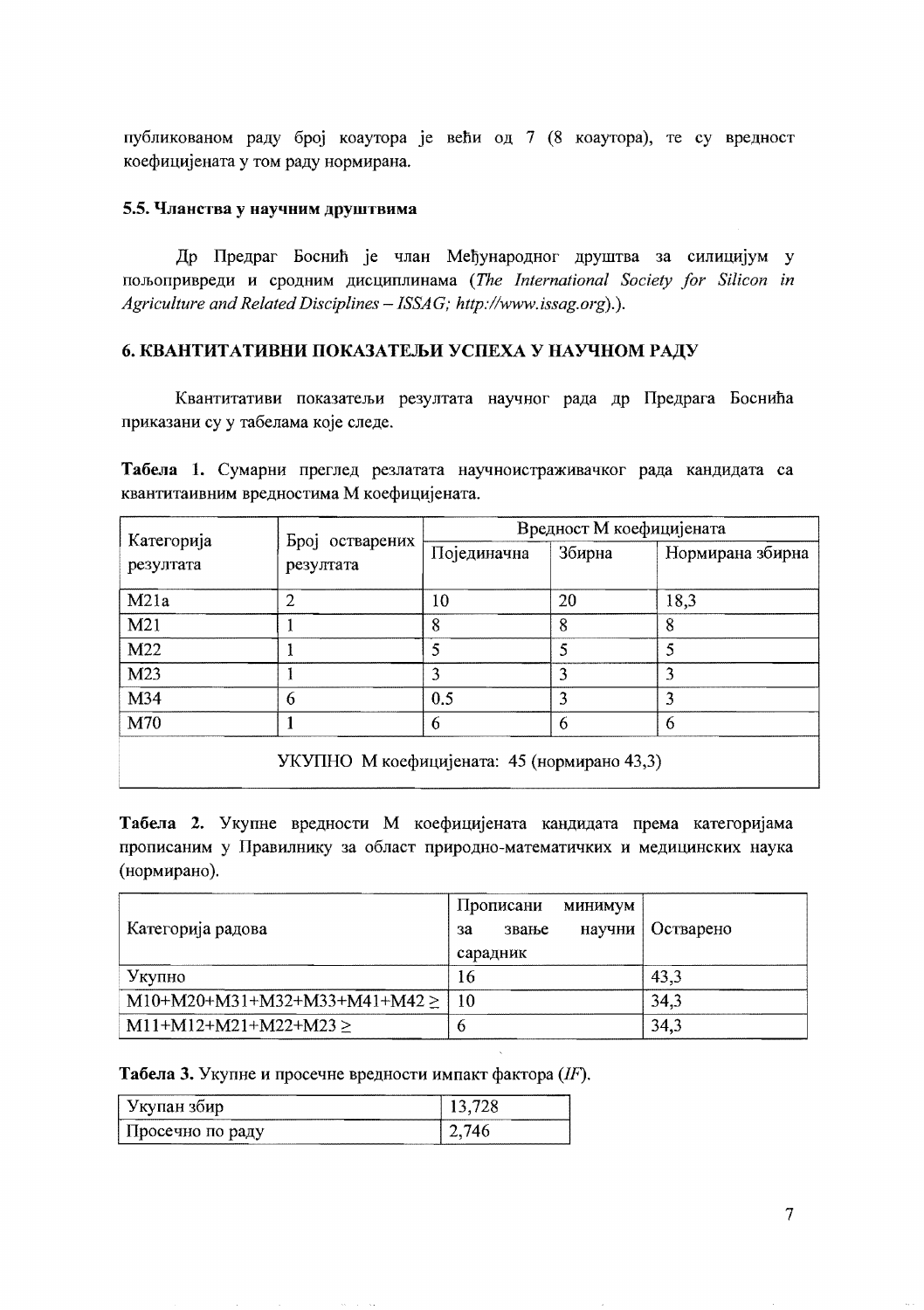#### 7. ЗАКЉУЧАК И ПРЕДЛОГ

Др Предраг Боснић публиковао је укупно 5 научних радова са импакт фактором, од којих је су два рада објављена у међународном часопису изузетних вредности (М21а), један рад у врхунском међународном часопису (М21), један рад у истакнутом међународном часопису (М22) и један рад у међународном часопису (М23); у два рада (категорије М21а и М21) кандидат је први аутор. Укупан импакт фактор кандидата износи 13,728 (просечно 2,746 по раду), а укупан број хетероцитата (без самоцитата свих коаутора) је 13. Кандидат је остварио укупно 45 М коефицијената, односно нормирано на број коауторских места 43,3.

Др Предраг Боснић, је током свог дугогодишњег марљивог рада стекао експертизу у области минералне исхране биљака, посебно у делу који се односи на усвајање и транспорт минералних елемената у биљци, и стекао пуну самосталност у планирању и извођењу експеримената, критичкој интерпретацији научних резултата, усменој презентацији својих резулатата на међународим конференцијама и писању научног рада. Кандидат је развио способност за тимски рад, успоставио научну сарадњу са колегама из земље и иностранства, а посебно са привредом (пољопривредним сектором).

Комисија сматра да, на основу критеријума које је прописало Министарство за просвету, науку и технолошки развој Републике Србије, др Предраг Боснић испуњава све услове за избор у звање научни сарадник, те предлаже Научном већу Института за мултидисциплинарна истраживања да прихвати овај извештај и утврди предлог за његов избор у то звање.

Београд, 18.06.2019.

ЧЛАНОВИ КОМИСИЈЕ:

Lifan Keshi broken

др Љиљана Костић Крављанац, научни сарадник Универзитет у Београд - Институт за мултидисциплинарна истраживања

 $\mu$ ,  $n$  )  $\mu$  6  $k$   $\tilde{\nu}$ 

др Мирослав Николић, научни саветник Универзитет у Београд - Институт за мултидисциплинарна истраживања

 $\hat{\mathbf{v}}$ 

Asontend

Др Александар Ђорђевић, редовни професор Универзитета у Београду - Пољопривредни факултет